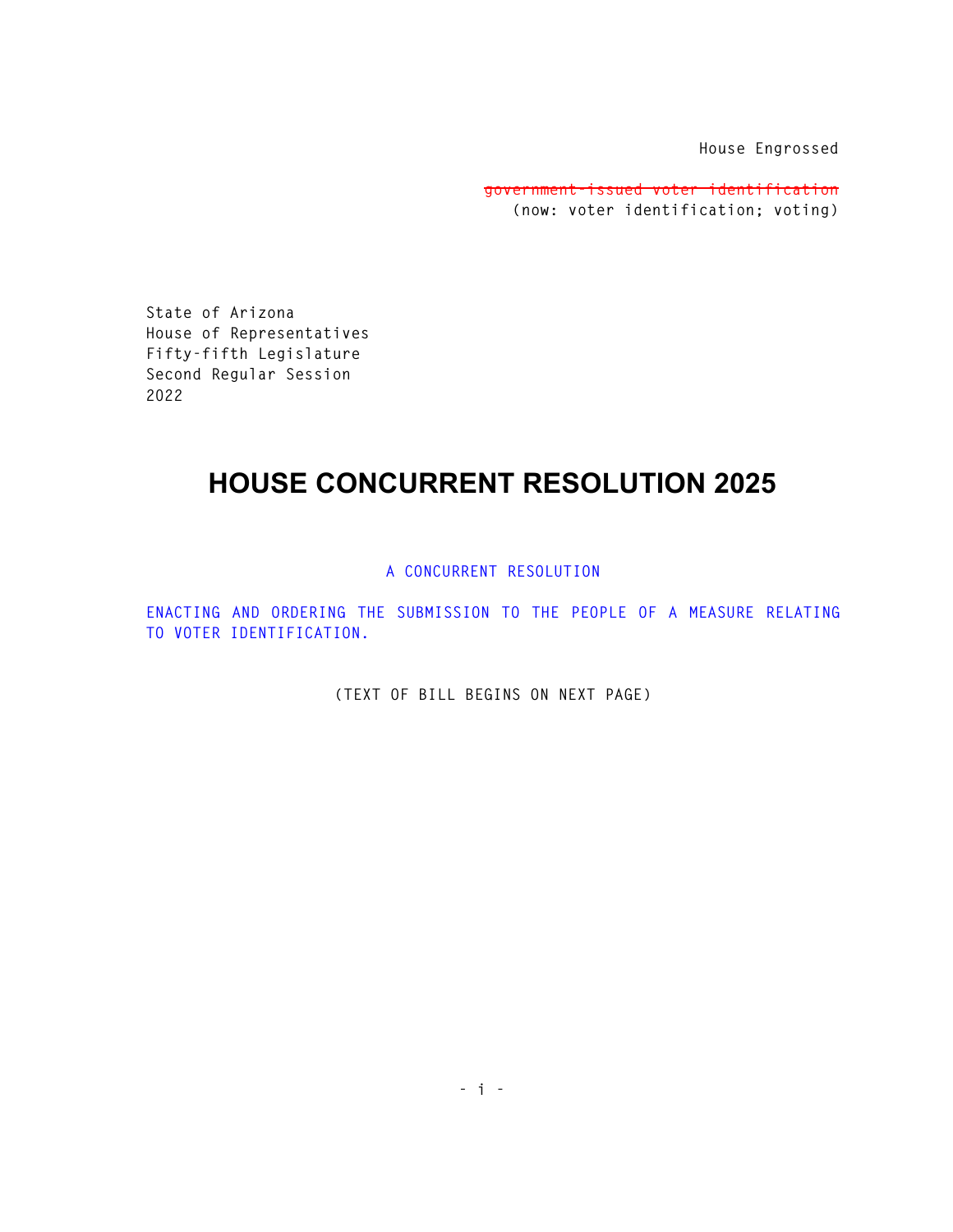**1 Be it resolved by the House of Representatives of the State of Arizona, 2 the Senate concurring: 3 1. Under the power of the referendum, as vested in the Legislature, 4 the following measure, relating to voter identification, is enacted to 5 become valid as a law if approved by the voters and on proclamation of the 6 Governor: 7** AN ACT **8 AMENDING TITLE 16, CHAPTER 4, ARTICLE 8, ARIZONA REVISED 9 STATUTES, BY ADDING SECTIONS 16-541.01 AND 16-541.02; AMENDING 10 SECTIONS 16-547, 16-548, 16-550 AND 16-579, ARIZONA REVISED 11 STATUTES; AMENDING TITLE 28, CHAPTER 8, ARTICLE 4, ARIZONA 12 REVISED STATUTES, BY ADDING SECTION 28-3165.01; RELATING TO 13 VOTER IDENTIFICATION. 14 Be it enacted by the Legislature of the State of Arizona: 15 Section 1. Short title 16 This act may be cited as the "Arizonans for Voter ID 17 Act". 18 Sec. 2. Findings and declaration of purpose 19 The people of this state find and declare as follows: 20 1. Since 1991, Arizona has offered the convenience of 21 early voting by mail, which is now enjoyed by more than 22 seventy-five percent of Arizona voters who exercise their 23 right to vote. 24 2. Though voting by mail is convenient for many voters, 25 the process must be properly administered and safeguarded to 26 reduce the opportunity for illegal votes, illegitimate votes 27 or fraudulent votes to occur. 28 3. Every illegal vote negates a lawful vote, deprives 29 legal voters of their full voting rights and undermines public 30 confidence in our elections. 31 4. Arizona should strive to make it easy to vote and 32 hard to cheat. 33 5. Arizona law currently requires proof of 34 identification to register to vote. 35 6. Arizona law currently requires proof of 36 identification for voting in person at the polls, in person at 37 an early voting center and in person at an emergency voting 38 center before casting a ballot. 39 7. Basic identification requirements are a commonsense 40 practice to provide security and prevent fraud and are 41 commonly required in everyday life, including to purchase 42 alcohol or cigarettes, obtain a driver license, board a 43 commercial flight, donate blood, open a bank account, purchase 44 a firearm, receive unemployment benefits, obtain auto**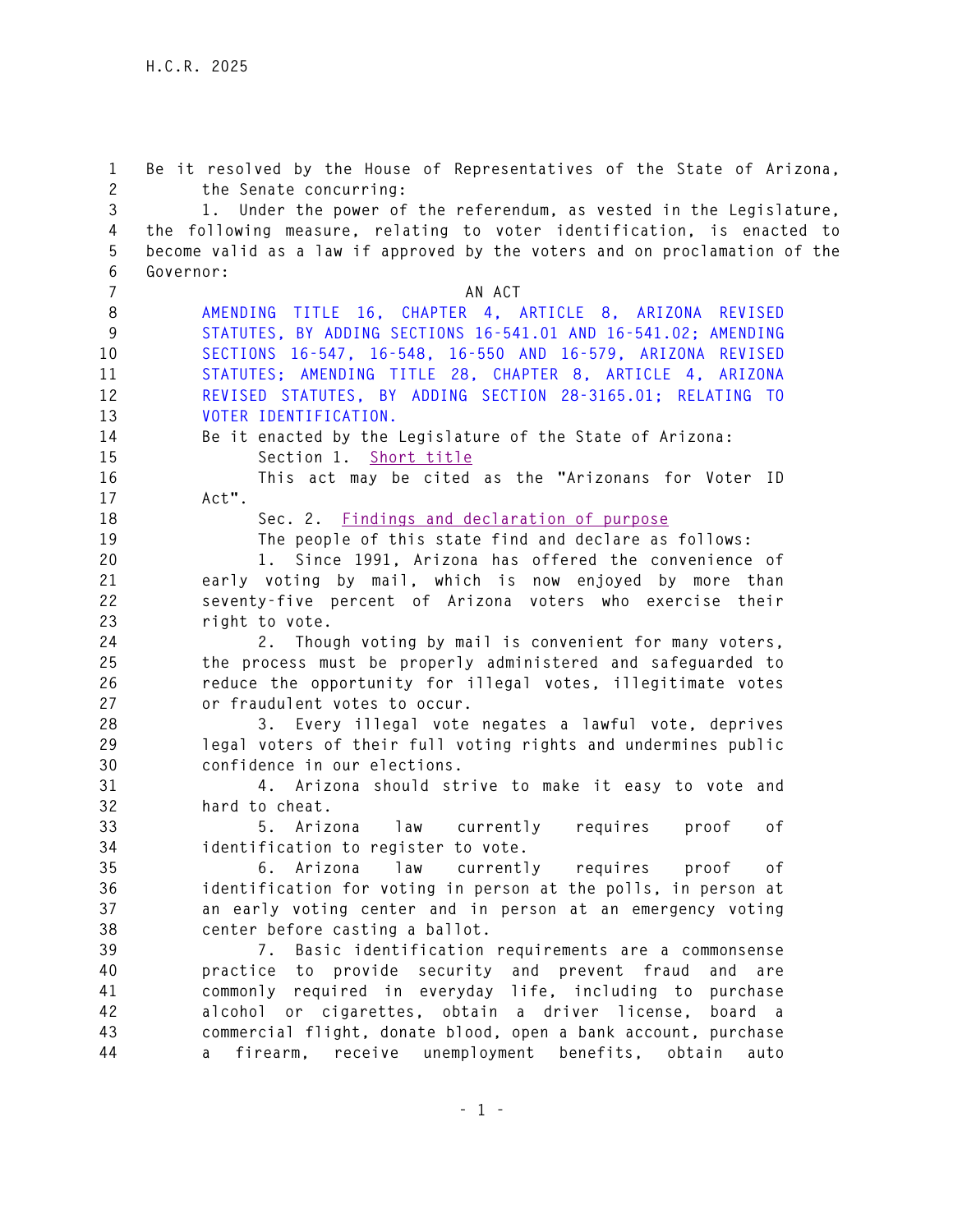**1 insurance, purchase or rent a home, confirm identity over the 2 telephone and conduct many other basic transactions. 3 8. Arizona law currently treats in-person and 4 early-by-mail voters disparately, requiring identification 5 from all in-person voters before casting a ballot in every 6 election with no such requirement for early-by-mail voters. 7 9. Signatures are not a form of identification and are 8 a subjective measure that can lead to some legal votes being 9 rejected and illegal votes being accepted. 10 10. The type of voter identification required by this 11 measure for mail-in voting, including the voter's date of 12 birth and either the last four digits of the voter's social 13 security number or the voter's driver license or nonoperating 14 identification license number, is information that most voters 15 know by memory or may easily access. 16 11. It is appropriate to continue to provide a period 17 during which a voter who has inadvertently failed to provide 18 the proper voter identification information can easily provide 19 this information and have the voter's ballot counted. 20 12. Section 3 of this measure is intended to bring 21 current statutes that require identification at on-site early 22 voting locations and other early voting locations the 23 protections of the voter protection act. 24 13. Section 7 of this measure is intended to improve 25 voter identification requirements for in-person voting. 26 14. Section 8 of this measure is intended to ensure 27 that any qualified elector in Arizona has access to free voter 28 identification for the purpose of voting. 29 15. In interpreting the provisions of this act, a court 30 of law shall consider the goals of the people of Arizona to 31 ensure election security and integrity. 32 Sec. 3. Title 16, chapter 4, article 8, Arizona Revised 33 Statutes, is amended by adding sections 16-541.01 and 34 16-541.02, to read: 35 16-541.01. Definitions 36 IN THIS ARTICLE, UNLESS THE CONTEXT OTHERWISE REQUIRES: 37 1. "COMPLETED AFFIDAVIT" MEANS A SIGNED EARLY BALLOT 38 AFFIDAVIT PRESCRIBED IN SECTION 16-547 THAT INCLUDES THE 39 VOTER'S DATE OF BIRTH AND THE NUMBER ON THE VOTER'S EARLY 40 VOTER IDENTIFICATION. 41 2. "EARLY VOTER IDENTIFICATION" MEANS ANY ONE OF THE 42 FOLLOWING: 43 (a) THE VOTER'S ARIZONA DRIVER LICENSE NUMBER. 44 (b) THE VOTER'S ARIZONA NONOPERATING IDENTIFICATION 45 LICENSE NUMBER.**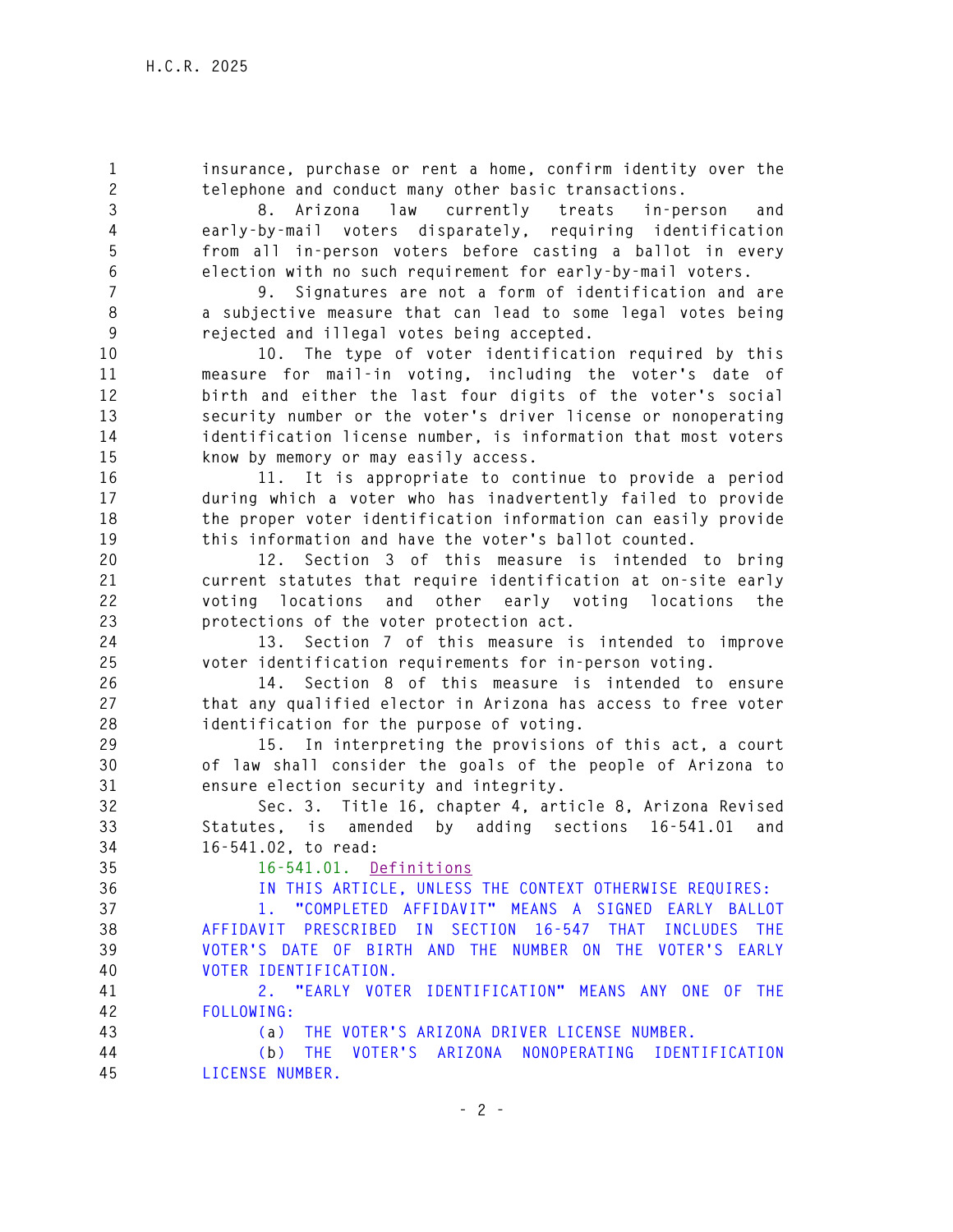**1 (c) THE LAST FOUR DIGITS OF THE VOTER'S SOCIAL SECURITY 2 NUMBER. 3 (d) THE VOTER'S UNIQUE IDENTIFYING NUMBER PRESCRIBED IN 4 SECTION 16-152. 5 16-541.02. On-site early voting; identification 6 ANY ON-SITE EARLY VOTING LOCATION OR ANY OTHER IN-PERSON 7 EARLY VOTING LOCATION SHALL REQUIRE EACH ELECTOR TO PRESENT 8 IDENTIFICATION AS PRESCRIBED IN SECTION 16-579 BEFORE 9 RECEIVING A BALLOT. 10 Sec. 4. Section 16-547, Arizona Revised Statutes, is 11 amended to read: 12 16-547. Ballot affidavit; form 13 A. The early ballot shall be accompanied by an envelope 14 bearing on the front the name, official title and post office 15 address of the recorder or other officer in charge of 16 elections and on the other side a printed affidavit THAT CAN 17 BE CONCEALED WHEN DELIVERED OR MAILED TO THE COUNTY RECORDER 18 OR OTHER OFFICER IN CHARGE OF ELECTIONS. THE AFFIDAVIT SHALL 19 REQUIRE THE VOTER TO PROVIDE THE VOTER'S EARLY VOTER 20 IDENTIFICATION NUMBER AND THE VOTER'S DATE OF BIRTH AND 21 SIGNATURE AND SHALL INCLUDE A STATEMENT in substantially the 22 following form: 23 I declare the following under penalty of 24 perjury: I am a registered voter in \_\_\_\_\_\_\_\_\_\_\_ 25 county Arizona, I have not voted and will not 26 vote in this election in any other county or 27 state, I understand that knowingly voting more 28 than once in any election is a class 5 felony and 29 I voted the enclosed ballot and signed this 30 affidavit personally unless noted below. 31 If the voter was assisted by another person 32 in marking the ballot, complete the following: 33 I declare the following under penalty of 34 perjury: At the registered voter's request I 35 assisted the voter identified in this affidavit 36 with marking the voter's ballot, I marked the 37 ballot as directly instructed by the voter, I 38 provided the assistance because the voter was 39 physically unable to mark the ballot solely due 40 to illness, injury or physical limitation and I 41 understand that there is no power of attorney for 42 voting and that the voter must be able to make 43 the voter's selection even if they THE VOTER 44 cannot physically mark the ballot.**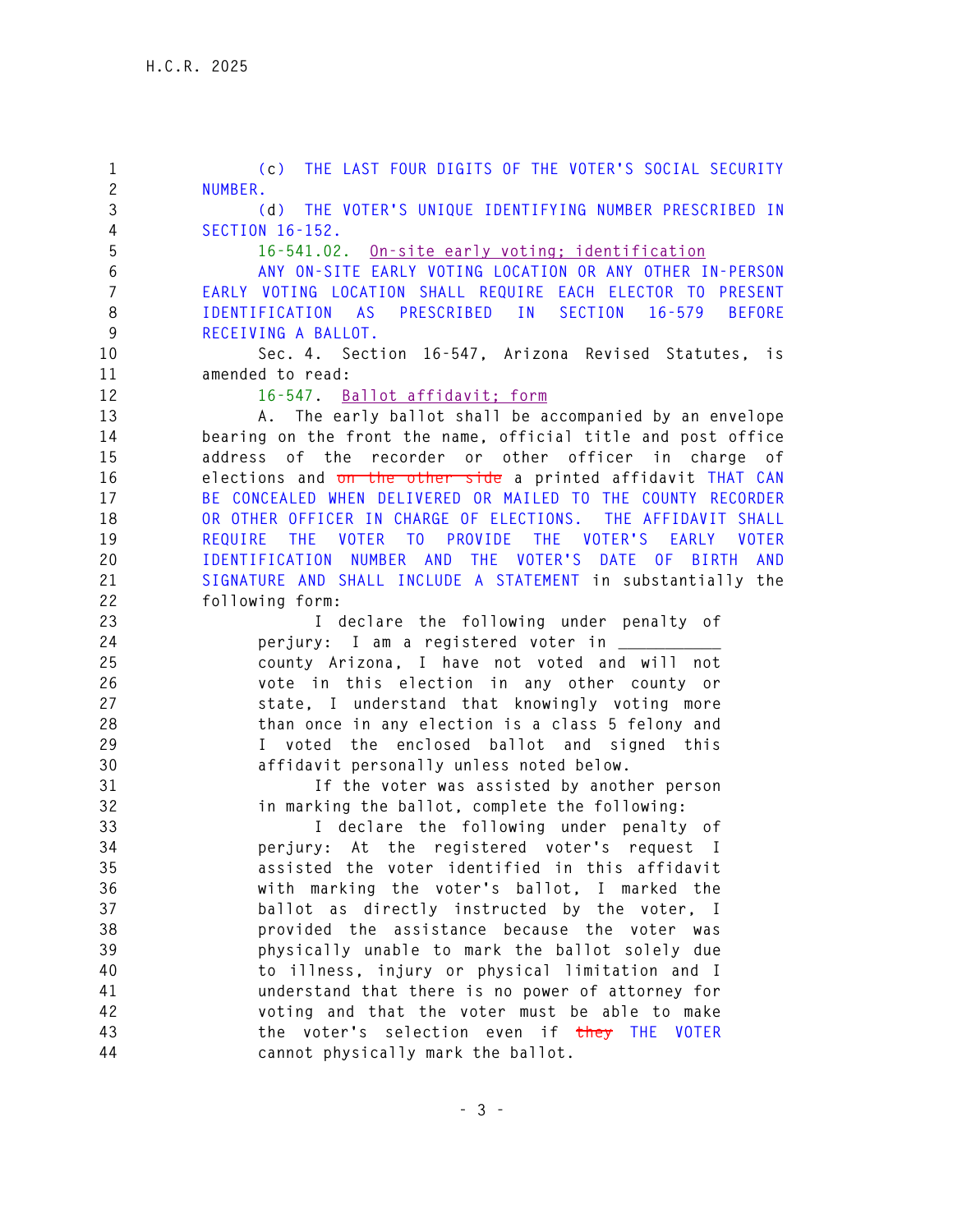1 Name of voter assistant: **2 Address of voter assistant: \_\_\_\_\_\_\_\_\_\_\_\_\_\_\_\_\_\_\_\_\_**  3 TELEPHONE NUMBER OF VOTER ASSISTANT: **4 VOTER ASSISTANT'S RELATIONSHIP TO VOTER: \_\_\_\_\_\_\_\_ 5 B. The face of each envelope in which a ballot is sent 6 to a federal postcard applicant or in which a ballot is 7 returned by the applicant to the recorder or other officer in 8 charge of elections shall be in the form prescribed in 9 accordance with the uniformed and overseas citizens absentee 10 voting act of 1986 (P.L. 99-410; 52 United States Code section 11 20301). Otherwise, the envelopes shall be the same as those 12 used to send ballots to, or receive ballots from, other early 13 voters. 14 C. The officer charged by law with the duty of 15 preparing ballots at any election shall ensure that the early 16 ballot is sent in an envelope that states substantially the 17 following: 18 If the addressee does not reside at this 19 address, mark the unopened envelope "return to 20 sender" and deposit it in the United States mail. 21 D. The county recorder or other officer in charge of 22 elections shall supply printed instructions to early voters 23 that direct them to sign PROVIDE THE VOTER'S DATE OF BIRTH AND 24 SIGNATURE ON the affidavit AND PROVIDE THE VOTER'S EARLY VOTER 25 IDENTIFICATION NUMBER, mark the ballot and return both THE 26 BALLOT AND THE COMPLETED AFFIDAVIT in the enclosed 27 self-addressed envelope that complies with section 16-545. 28 The instructions shall include the following statement: 29 In order to be valid and counted, the 30 ballot and COMPLETED affidavit must be delivered 31 to the office of the county recorder or other 32 officer in charge of elections or may be 33 deposited at any polling place in the county no 34 NOT later than 7:00 p.m. on election day. The 35 ballot will not be counted without the voter's 36 signature on the envelope. 37 (WARNING — It is a felony to offer or receive any 38 compensation for a ballot.) 39 Sec. 5. Section 16-548, Arizona Revised Statutes, is 40 amended to read: 41 16-548. Preparation and transmission of ballot 42 A. The early voter shall make and sign COMPLETE the 43 affidavit and shall then mark his THE ballot in such a manner 44 that his THE VOTER'S vote cannot be seen. The early voter 45 shall fold the ballot, if a paper ballot, so as to conceal the**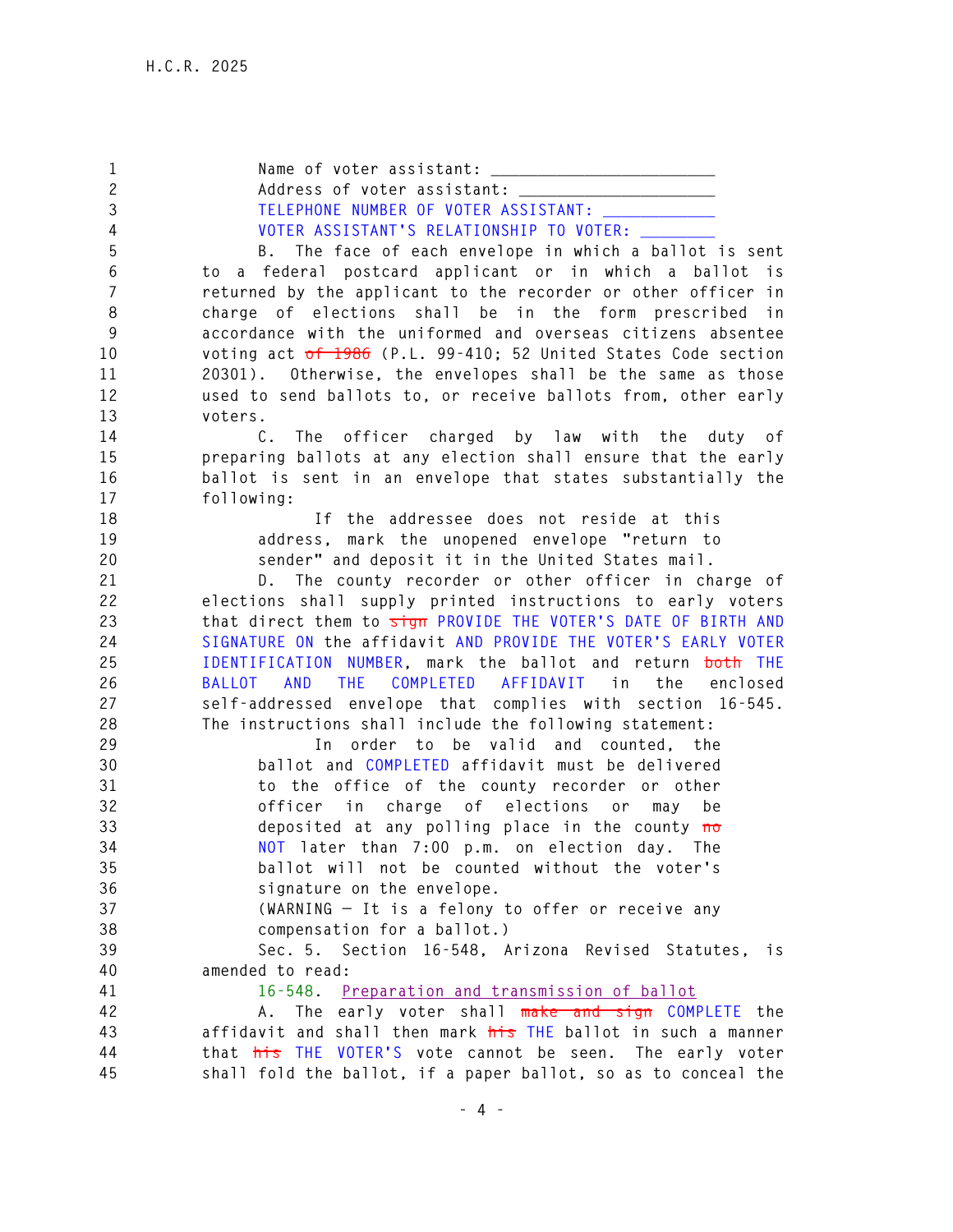**1 vote and deposit the voted ballot in the envelope provided for 2 that purpose, which shall be securely sealed and, together 3 with the COMPLETED affidavit, delivered or mailed to the 4 county recorder or other officer in charge of elections of the 5 political subdivision in which the elector is registered or 6 deposited by the voter or the voter's agent at any polling 7 place in the county. In order to be counted and valid, the 8 ballot AND COMPLETED AFFIDAVIT must be received by the county 9 recorder or other officer in charge of elections or deposited 10 at any polling place in the county no NOT later than 7:00 p.m. 11 on election day.** 

**12 B. If the early voter is an overseas citizen, a 13 qualified elector absent from the United States or in the 14 United States service, a spouse or dependent residing with the 15 early voter or a qualified elector of a special district mail 16 ballot election as provided in article 8.1 of this chapter, 17 the early voter may subscribe to the affidavit before and 18 obtain the signature and military identification number or 19 passport number, if available, of any person who is a United 20 States citizen eighteen years of age or older.** 

**21 Sec. 6. Section 16-550, Arizona Revised Statutes, is 22 amended to read:** 

**23 16-550. Receipt of voter's ballot; cure period**

**24 A. On receipt of the envelope containing the early 25 ballot and the COMPLETED ballot affidavit, the county recorder 26 or other officer in charge of elections shall compare the 27 signatures thereon SIGNATURE ON THE ENVELOPE with the 28 signature of the elector on the elector's registration record 29 AND SHALL CONFIRM THE ELECTOR'S EARLY VOTER IDENTIFICATION AND 30 DATE OF BIRTH AS SUBMITTED BY THE ELECTOR PURSUANT TO SECTION 31 16-548. If the signature is inconsistent with the elector's 32 signature on the elector's registration record OR IF THE 33 ELECTOR'S EARLY VOTER IDENTIFICATION OR DATE OF BIRTH CANNOT 34 BE CONFIRMED, the county recorder or other officer in charge 35 of elections shall make reasonable efforts to contact the 36 voter, advise the voter of the inconsistent signature OR 37 INABILITY TO CONFIRM THE VOTER'S EARLY VOTER IDENTIFICATION OR 38 DATE OF BIRTH and allow the voter to correct or the county to 39 confirm the inconsistent signature, EARLY VOTER IDENTIFICATION 40 OR DATE OF BIRTH. The county recorder or other officer in 41 charge of elections shall allow SIGNATURES, EARLY VOTER 42 IDENTIFICATIONS AND DATES OF BIRTH to be corrected not later 43 than the fifth business day after a primary, general or 44 special election that includes a federal office or the third 45 business day after any other election. If the signature is**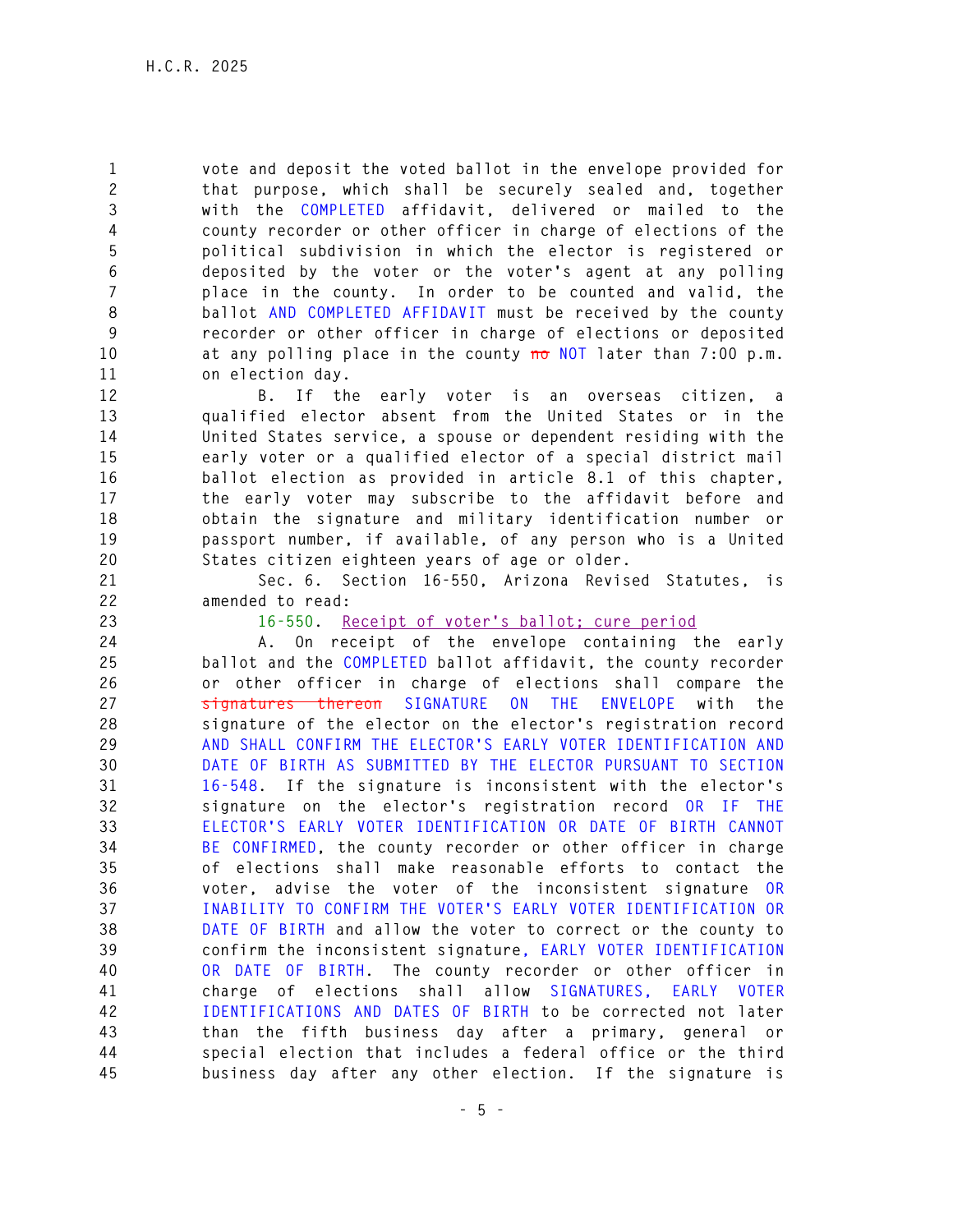**1 missing, the county recorder or other officer in charge of 2 elections shall make reasonable efforts to contact the 3 elector, advise the elector of the missing signature and allow 4 the elector to add the elector's signature not later than 5 7:00 p.m. on election day. If satisfied that the signatures 6 correspond AND THAT THE EARLY VOTER IDENTIFICATION AND DATE OF 7 BIRTH CAN BE CONFIRMED, the recorder or other officer in 8 charge of elections shall hold the envelope containing the 9 early ballot and the completed affidavit unopened in 10 accordance with the rules of the secretary of state.** 

**11 B. The recorder or other officer in charge of elections 12 shall thereafter safely keep the affidavits and early ballots 13 in the recorder's or other officer's office and may deliver 14 them for tallying pursuant to section 16-551. Tallying of 15 ballots may begin immediately after the envelope and completed 16 affidavit are processed pursuant to this section and delivered 17 to the early election board.** 

**18 C. The county recorder shall send a list of all voters 19 who were issued early ballots to the election board of the 20 precinct in which the voter is registered.** 

**21 D. This section does not apply to:** 

**22 1. A special taxing district that is authorized 23 pursuant to section 16-191 to conduct its own elections.** 

**24 2. A special district mail ballot election that is 25 conducted pursuant to article 8.1 of this chapter.** 

**26 Sec. 7. Section 16-579, Arizona Revised Statutes, is 27 amended to read:** 

**28 16-579. Procedure for obtaining ballot by elector**

**29 A. Every qualified elector WHO APPEARS IN PERSON AT A 30 POLLING PLACE, VOTING CENTER, ON-SITE EARLY VOTING LOCATION OR 31 OTHER IN-PERSON VOTING LOCATION, before receiving a ballot, 32 shall announce the elector's name and place of residence in a 33 clear, audible tone of voice to the election official in 34 charge of the signature roster or present the elector's name 35 and residence in writing. The election official in charge of 36 the signature roster shall comply with the following and the 37 qualified elector shall be allowed within the voting area:** 

**38 1. The elector shall present any of the following:** 

**39 (a) A valid AND UNEXPIRED form of identification that 40 bears the photograph, name and address of the elector that 41 reasonably appear to be the same as the name and address in 42 the precinct register, including an Arizona driver license, an 43 Arizona nonoperating identification license, a tribal 44 enrollment card or other form of tribal identification THAT IS 45 ISSUED BY A TRIBAL GOVERNMENT or a United States federal,**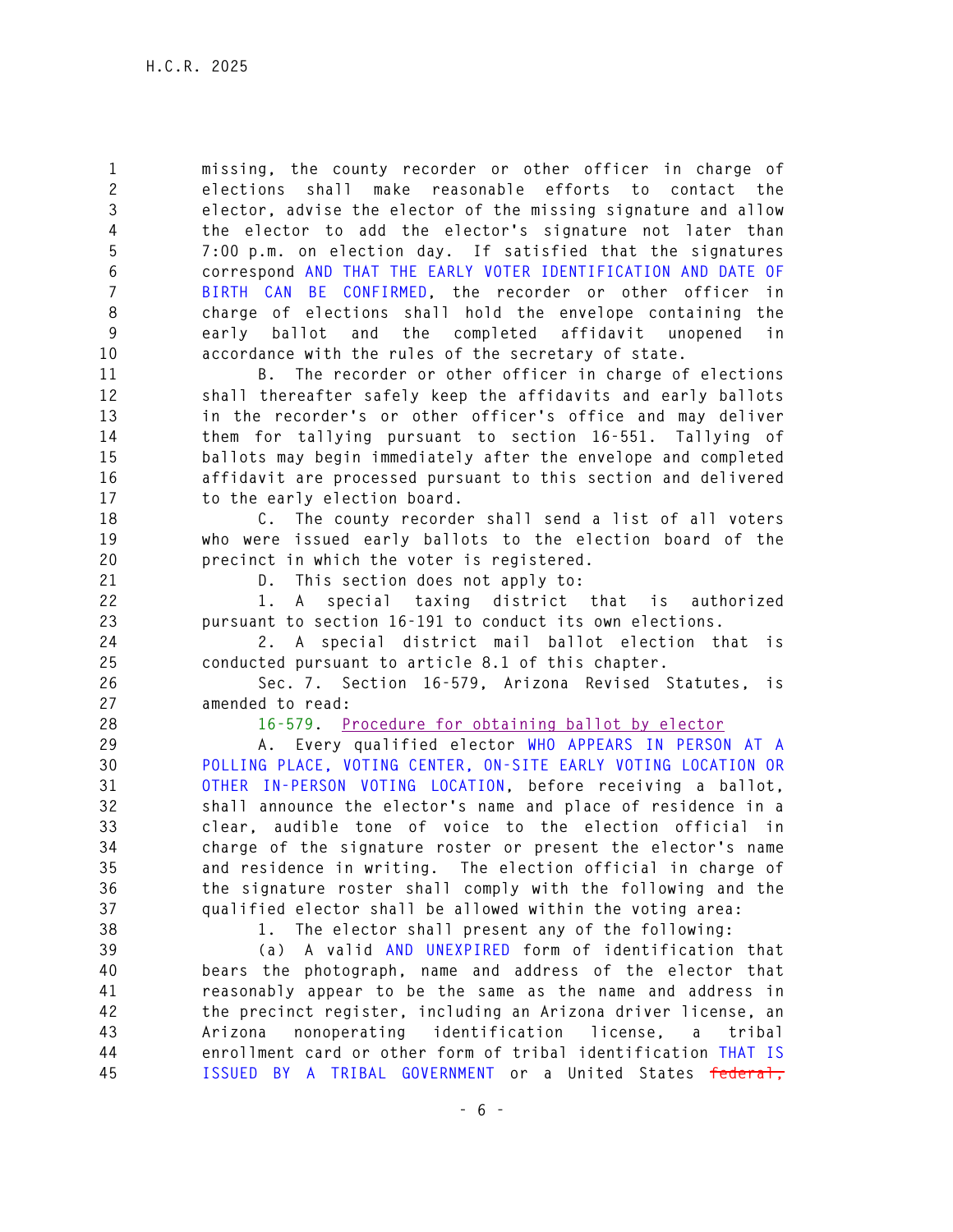**1 state or local government issued identification. 2 Identification is deemed valid unless it can be determined on 3 its face that it has expired.**

**4 (b) Two different items A VALID AND UNEXPIRED FORM OF 5 IDENTIFICATION THAT BEARS THE PHOTOGRAPH, NAME AND ADDRESS OF 6 THE ELECTOR, EXCEPT THAT IF THE ADDRESS ON THE IDENTIFICATION 7 DOES NOT REASONABLY APPEAR TO BE THE SAME AS THE ADDRESS IN 8 THE PRECINCT REGISTER OR IF THE IDENTIFICATION IS A VALID 9 UNITED STATES MILITARY IDENTIFICATION CARD OR A VALID UNITED 10 STATES PASSPORT AND DOES NOT BEAR AN ADDRESS, THE 11 IDENTIFICATION MUST BE ACCOMPANIED BY AN ADDITIONAL DOCUMENT 12 that contain CONTAINS the name and address of the elector that 13 reasonably appear to be the same as the name and address in 14 the precinct register, including a utility bill, a bank or 15 credit union statement that is dated within ninety days of the 16 date of the election, a valid Arizona vehicle registration, an 17 Arizona vehicle insurance card, an Indian census card, tribal 18 enrollment card or other form of tribal identification, a 19 property tax statement, a recorder's certificate, a voter 20 registration card, a valid United States federal, state or 21 local government issued identification or any mailing that is 22 labeled as "official election material". Identification is 23 deemed valid unless it can be determined on its face that it 24 has expired.**

**25 (c) A valid form of identification that bears the 26 photograph, name and address of the elector except that if the 27 address on the identification does not reasonably appear to be 28 the same as the address in the precinct register or the 29 identification is a valid United States military 30 identification card or a valid United States passport and does 31 not bear an address, the identification must be accompanied by 32 one of the items listed in subdivision (b) of this paragraph.** 

**33 2. If the elector does not present identification that 34 complies with paragraph 1 of this subsection, the elector is 35 only eligible to vote a provisional ballot as prescribed by 36 section 16-584 or a conditional provisional ballot as provided 37 for in the secretary of state's instruction and procedures 38 manual adopted pursuant to section 16-452.** 

**39 B. Any qualified elector who is listed as having 40 applied for an early ballot but who states that the elector 41 has not voted and will not vote an early ballot for this 42 election or surrenders the early ballot to the precinct 43 inspector on election day shall be allowed to vote pursuant to 44 the procedure set forth in section 16-584.**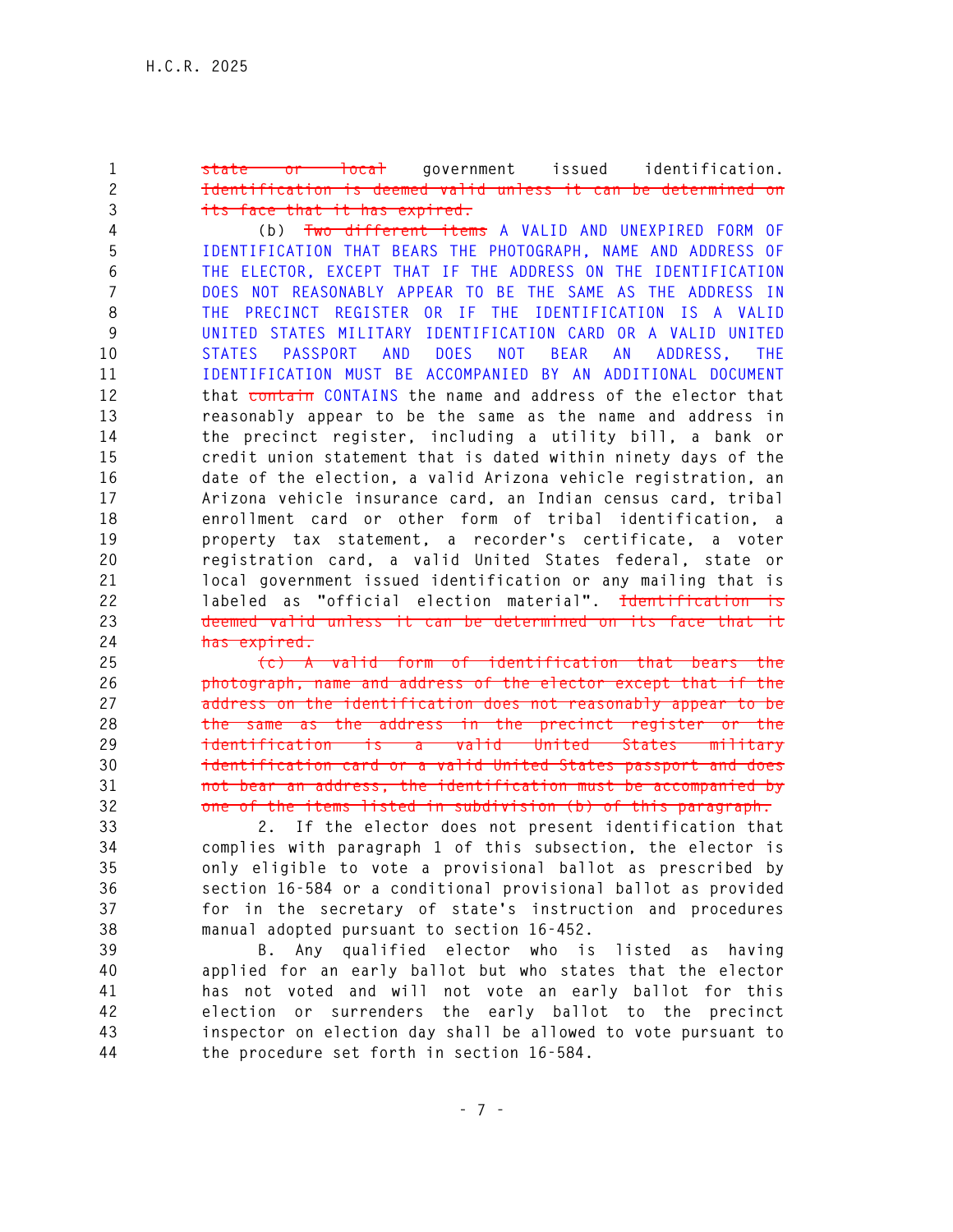**1 C. Each qualified elector's name shall be numbered 2 consecutively by the clerks and in the order of applications 3 for ballots. The judge shall give the qualified elector only 4 one ballot and a ballot privacy folder, and the elector's name 5 shall be immediately checked on the precinct register. 6 Notwithstanding any provision of this paragraph SUBSECTION, no 7 voter AN ELECTOR shall NOT be required to accept or use a 8 ballot privacy folder.** 

**9 D. For precincts in which a paper signature roster is 10 used, each qualified elector shall sign the elector's name in 11 the signature roster before receiving a ballot, but an 12 inspector or judge may sign the roster for an elector who is 13 unable to sign because of physical disability, and in that 14 event the name of the elector shall be written with red ink, 15 and no attestation or other proof shall be necessary. The 16 provisions of this subsection relating to signing the 17 signature roster shall not apply to electors casting a ballot 18 using early voting procedures.** 

**19 E. For precincts in which an electronic poll book 20 system is used, each qualified elector shall sign the 21 elector's name as prescribed in the instructions and 22 procedures manual adopted by the secretary of state pursuant 23 to section 16-452 before receiving a ballot, but an inspector 24 or judge may sign the roster for an elector who is unable to 25 sign because of physical disability, and in that event the 26 name of the elector shall be written with the inspector's or 27 judge's attestation on the same signature line.** 

**28 F. A person offering to vote at a special district 29 election for which no special district register has been 30 supplied shall sign an affidavit stating the person's address 31 and that the person resides within the district boundaries or 32 proposed district boundaries and swearing that the person is a 33 qualified elector and has not already voted at the election 34 being held.** 

**35 Sec. 8. Title 28, chapter 8, article 4, Arizona Revised 36 Statutes, is amended by adding section 28-3165.01, to read:** 

**37 28-3165.01. Nonoperating identification license; voter 38 identification purposes; fee waiver** 

**39 NOTWITHSTANDING ANY OTHER LAW, THE DEPARTMENT MAY NOT 40 CHARGE A FEE FOR ISSUING A NONOPERATING IDENTIFICATION LICENSE 41 IF A PERSON ATTESTS ON THE APPLICATION SUBMITTED TO THE 42 DEPARTMENT THAT THE PERSON HAS APPLIED FOR THE NONOPERATING 43 IDENTIFICATION LICENSE IN ORDER TO COMPLY WITH ANY LEGAL 44 REQUIREMENTS RELATED TO REGISTERING TO VOTE OR VOTING.**